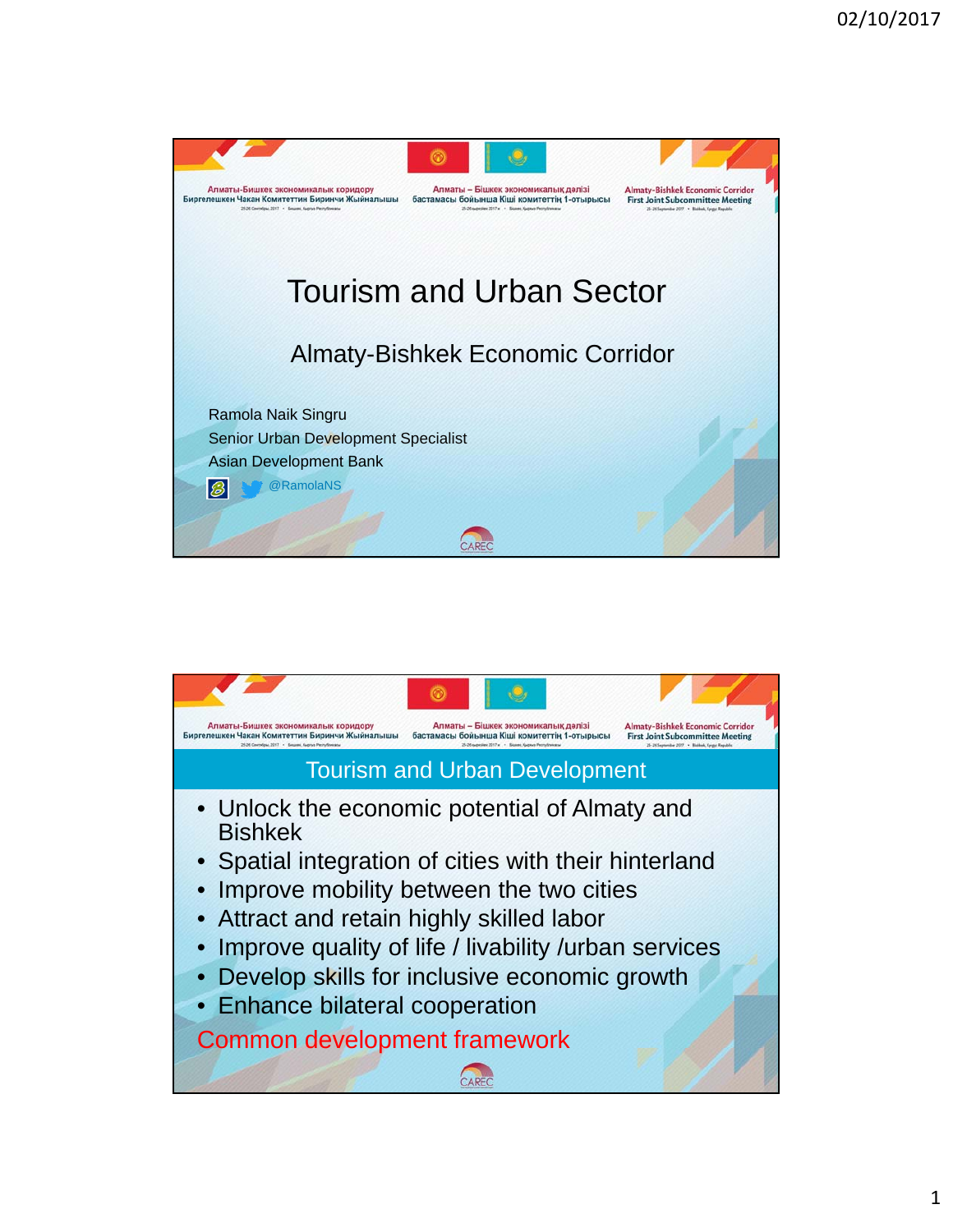

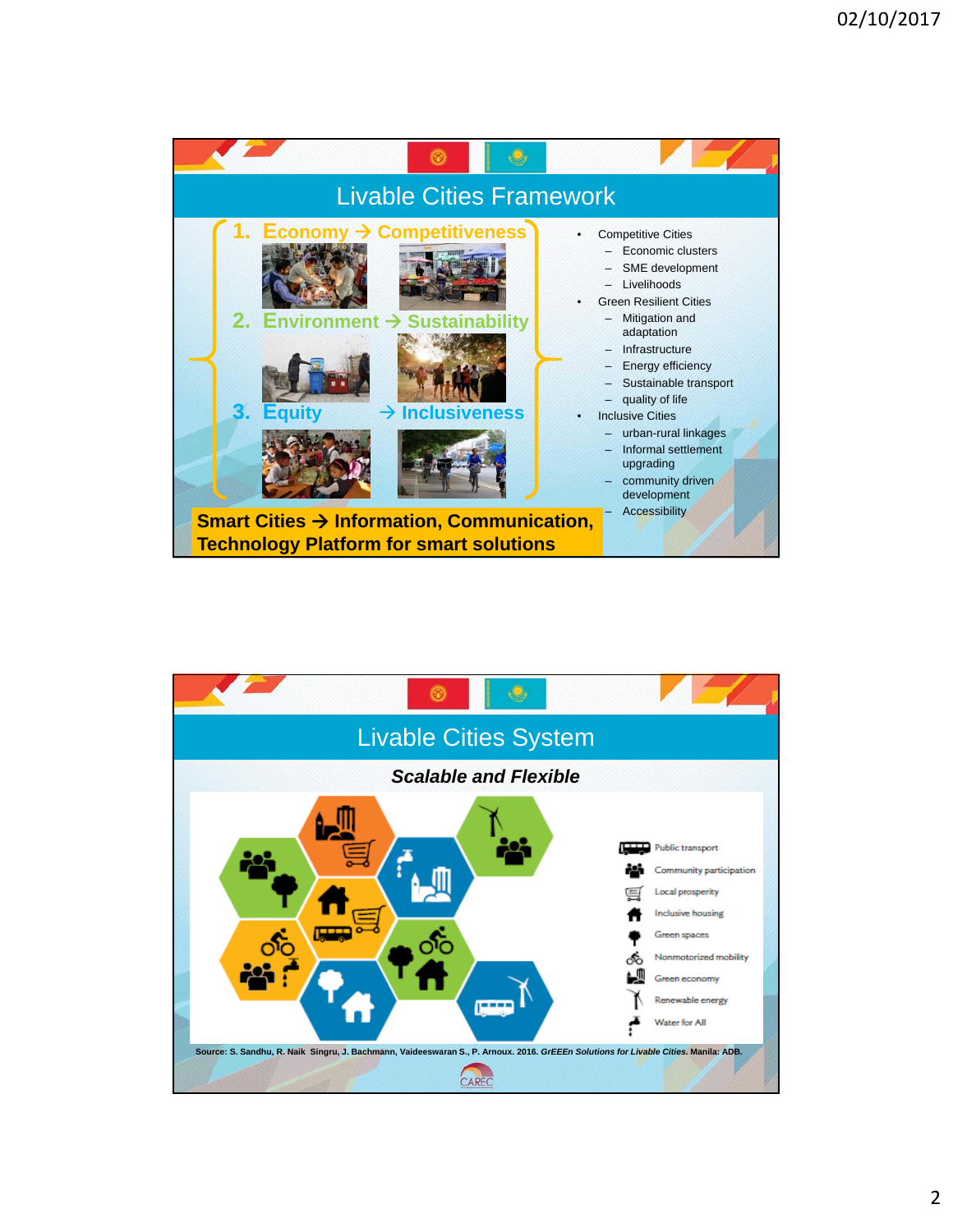

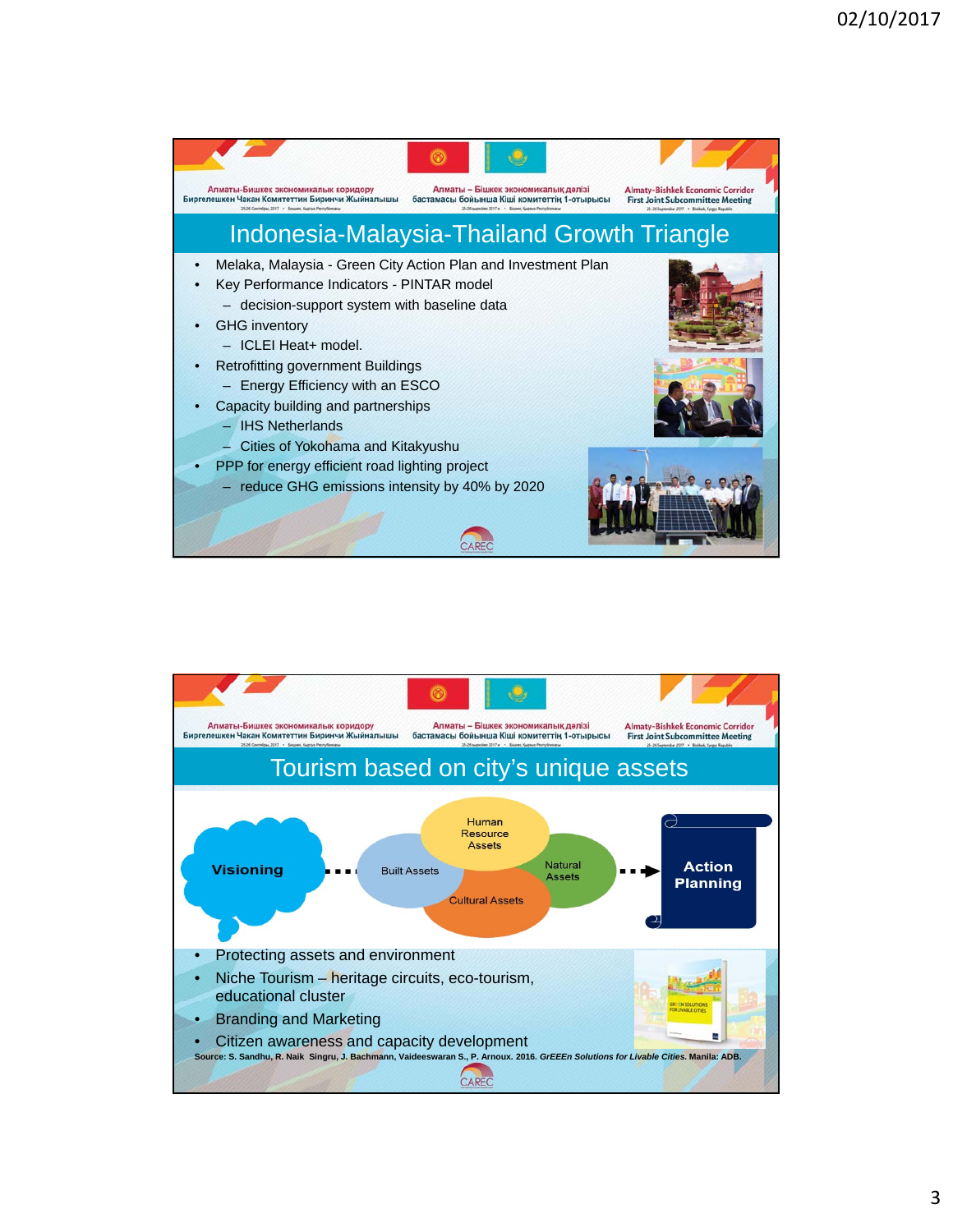

|    | <b>Proposed projects</b>                                                    |                                                                                          |                                                               |                  |  |  |
|----|-----------------------------------------------------------------------------|------------------------------------------------------------------------------------------|---------------------------------------------------------------|------------------|--|--|
|    | <b>NAME</b>                                                                 | <b>DESCRIPTION</b>                                                                       | <b>TYPE</b>                                                   | <b>YEAR</b>      |  |  |
| 14 | Issyk-Kul Sustainable<br>Development Project Phase II and<br>$\mathbf{III}$ | Improve wastewater<br>management to<br>facilitate expansion of<br>tourism infrastructure | <b>Technical Assistance</b><br>(TA) and Investment<br>Project | $2017 -$<br>2022 |  |  |
| 15 | <b>Tourist Pass</b><br>- Improvement of Border Control<br>Efficiency        | Harmonized and<br>coordinated introduction of<br>electronic border<br>processes          | TA and Investment<br>Project                                  | $2017 -$<br>2020 |  |  |
| 16 | <b>Branding and Destination</b><br>Management                               | Tourism brand for ABEC<br>region - silk road, mountain<br>tourism, and<br>Issyk-Kul      | TA and Investment<br>Project                                  | 2018             |  |  |
| 17 | Mountain Tourism Development                                                | Joint circuit, safety<br>standards and rescue<br>facilities                              | TA and Investment<br>Project                                  | 2019             |  |  |
| 18 | Almaty Issyk-Kul<br><b>Toll Road PPP</b>                                    | <b>Construction of Road</b>                                                              | TA and Investment<br>Project                                  | 2018             |  |  |